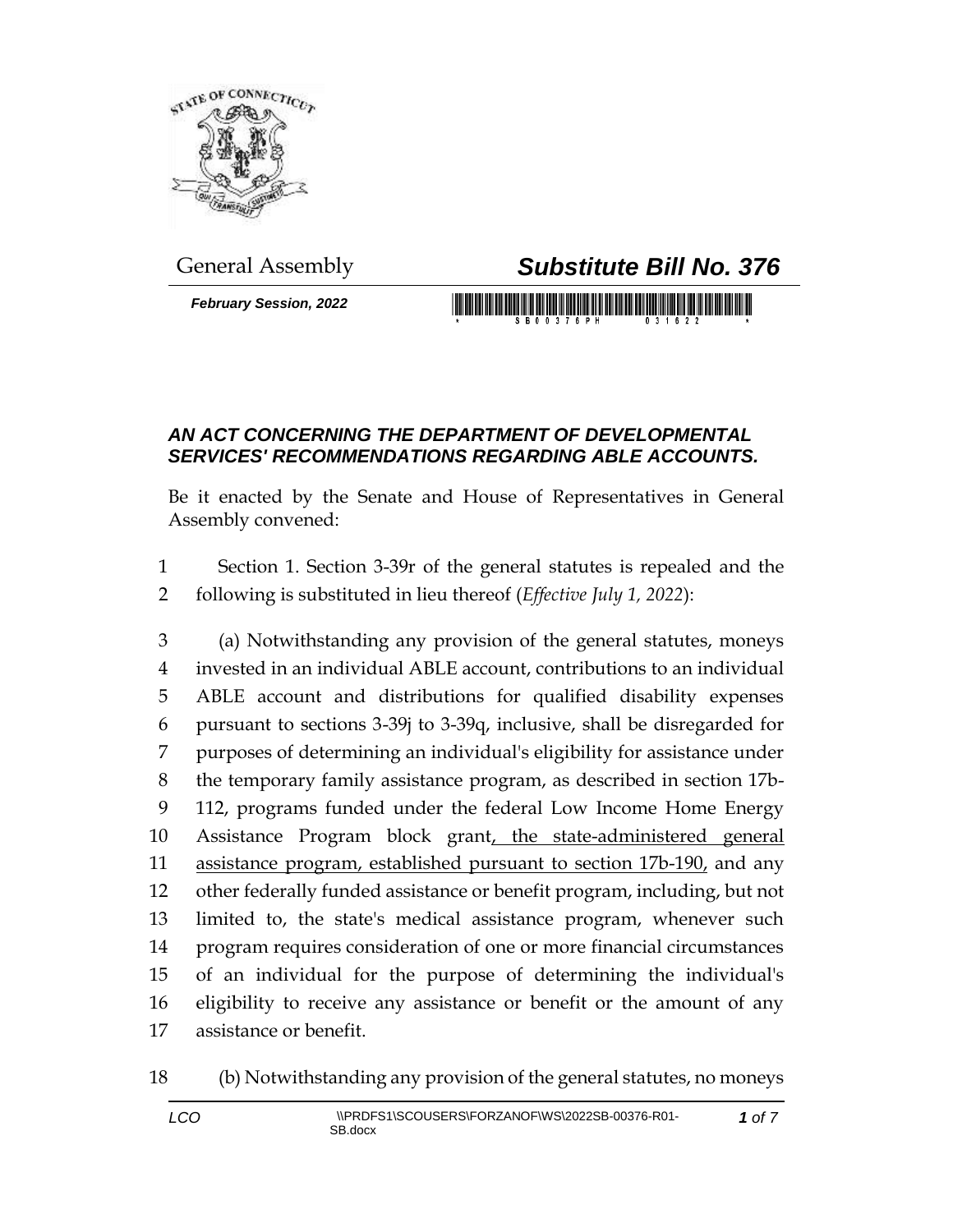invested in the ABLE accounts shall be considered to be an asset for purposes of determining an individual's eligibility for need-based, institutional aid grants offered to an individual at the public eligible educational institutions in the state.

 Sec. 2. Section 3-39j of the 2022 supplement to the general statutes is repealed and the following is substituted in lieu thereof (*Effective July 1, 2022*):

As used in this section and sections 3-39k to 3-39r, inclusive:

 (1) "Achieving a better life experience account" or "ABLE account" means an account established and maintained pursuant to sections 3- 39k to 3-39q, inclusive, for the purposes of paying the qualified disability expenses related to the blindness or disability of a designated beneficiary.

 (2) "Deposit" means a deposit, payment, contribution, gift or other transfer of funds.

 (3) "Depositor" means any person making a deposit into an ABLE account pursuant to a participation agreement.

 (4) "Designated beneficiary" means any eligible individual who **[**has established an ABLE account under a qualified ABLE program and**]** is the owner of **[**such**]** an ABLE account established under a qualified ABLE program.

 (5) "Disability certification" means, with respect to an individual, a certification to the satisfaction of the Secretary of the Treasury of the United States by the individual or the parent or guardian of the individual or an individual establishing an ABLE account pursuant to subsection (g) of section 3-39k, as amended by this act, that (A) certifies that (i) the individual has a medically determinable physical or mental impairment, that results in marked and severe functional limitations, and that can be expected to result in death or that has lasted or can be expected to last for a continuous period of not less than twelve months,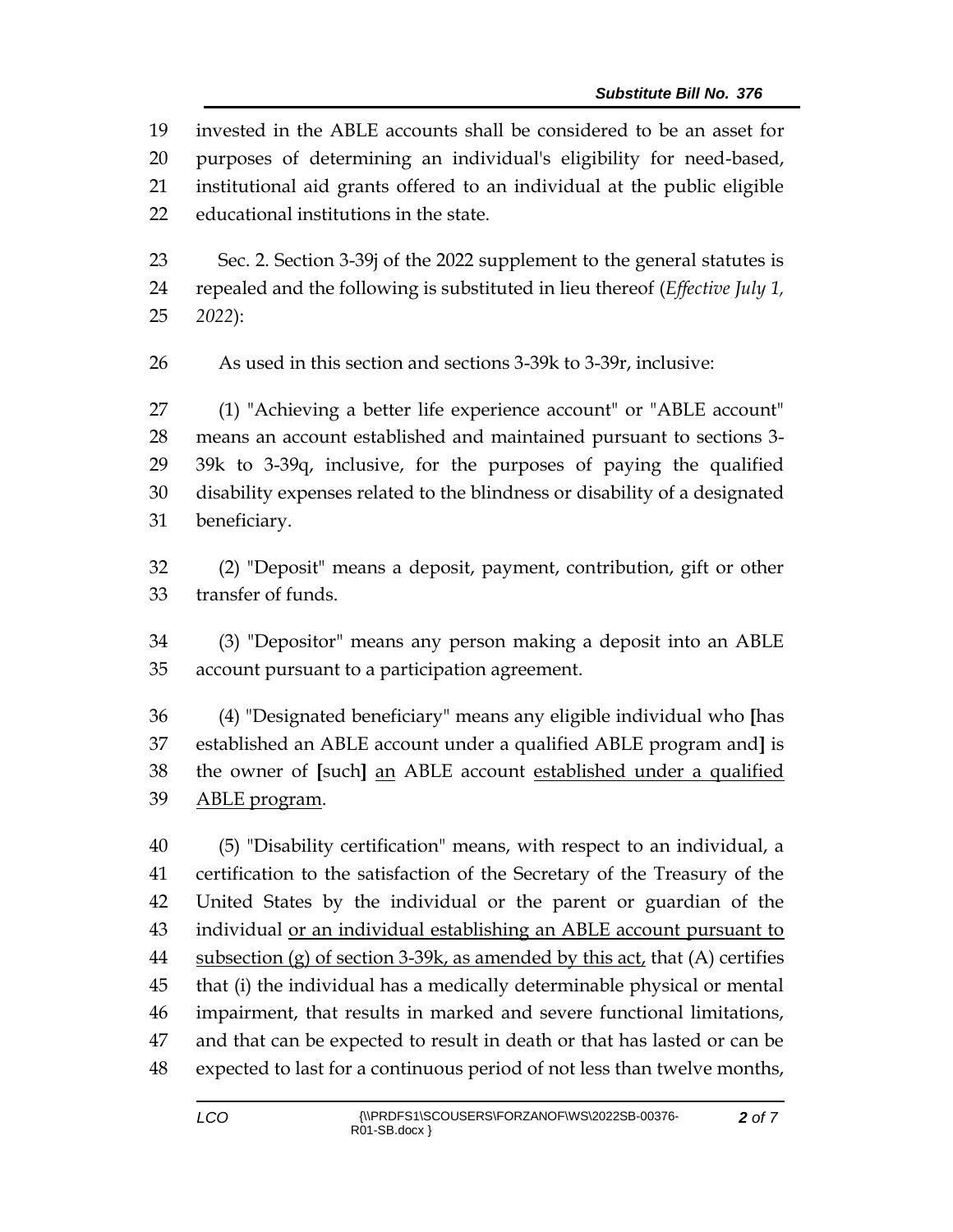or is blind within the meaning of Section 1614(a)(2) of the Social Security Act, and (ii) such impairment or blindness occurred before the date on which the individual attained the age of twenty-six, and (B) includes a copy of the individual's diagnosis relating to the individual's relevant impairment or blindness that is signed by a physician who is licensed pursuant to chapter 370 or, to the extent permitted by federal law, (i) an advanced practice registered nurse who is licensed pursuant to chapter 378, (ii) a physician assistant who is licensed pursuant to chapter 370, or (iii) if the individual's impairment is blindness, an optometrist licensed pursuant to chapter 380.

 (6) "Eligible individual" means an individual who is entitled to benefits during a taxable year based on blindness or disability under Title II or XVI of the Social Security Act, and such blindness or disability occurred before the date on which the individual attained the age of twenty-six, provided a disability certification or self-certification with respect to such individual is filed with the State Treasurer for such taxable year.

 (7) "Federal ABLE Act" means the federal ABLE Act of 2014, P.L. 113- 295, as amended from time to time.

 (8) "Participation agreement" means an agreement between the trust established pursuant to section 3-39k and depositors that provides for participation in an ABLE account for the benefit of a designated beneficiary.

 (9) "Qualified disability expenses" means any expenses related to an eligible individual's blindness or disability that are made for the benefit of an eligible individual who is the designated beneficiary, including the following expenses: Education, housing, transportation, employment training and support, assistive technology and personal support services, health, prevention and wellness, financial management and administrative services, legal fees, expenses for oversight and monitoring, funeral and burial expenses, and other expenses that are approved by the Secretary of the Treasury of the United States under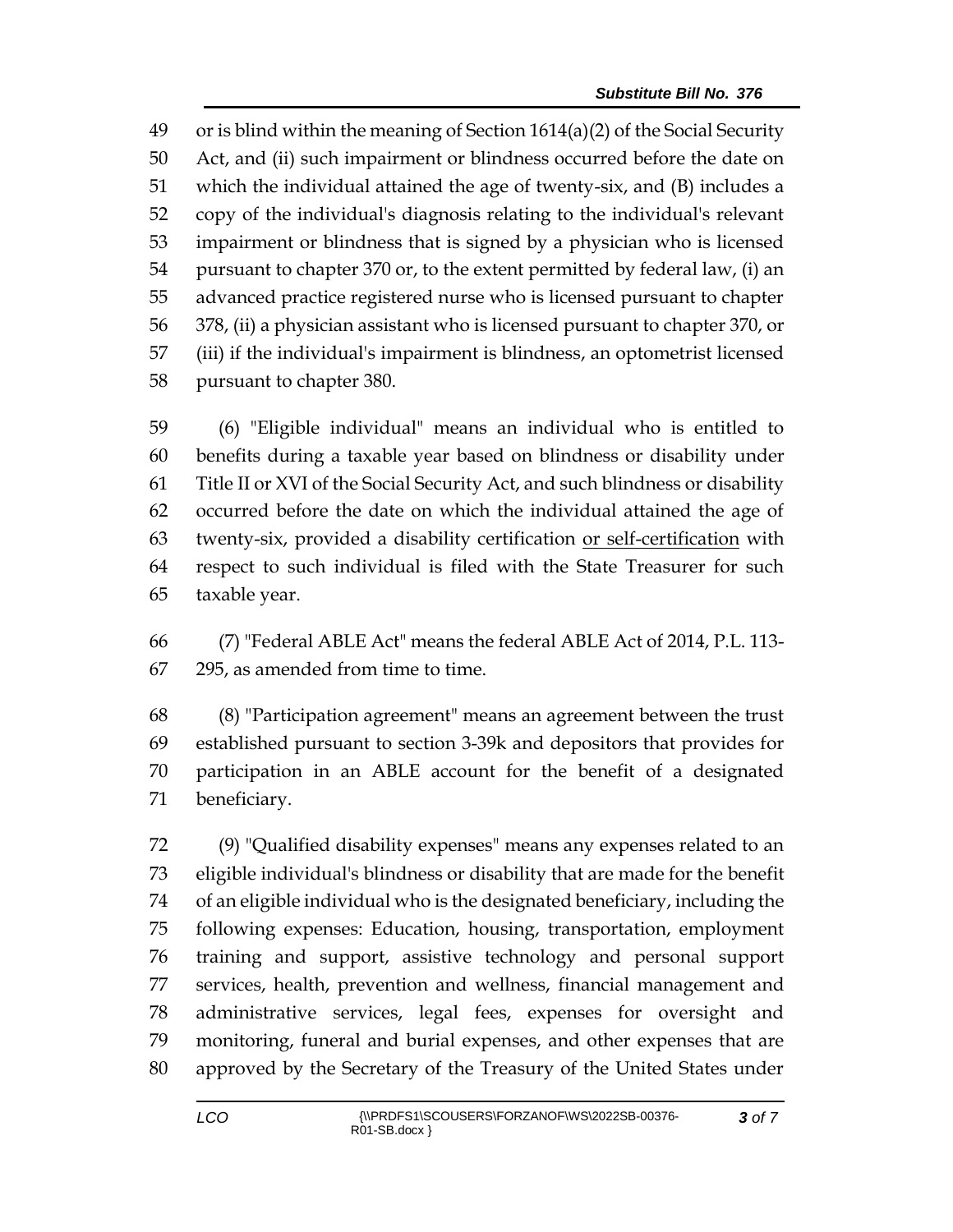regulations adopted by the Secretary pursuant to the federal ABLE Act.

 (10) "Self-certification" means a certification, under penalty of perjury, to the satisfaction of the Secretary of the Treasury of the United States by an individual establishing an ABLE account that (A) certifies that (i) the individual has a medically determinable physical or mental impairment that results in marked and severe functional limitations and that can be expected to result in death or that has lasted or can be expected to last for a continuous period of not less than twelve months, or is blind within the meaning of Section 1614(a)(2) of the Social Security Act, (ii) such impairment or blindness occurred before the date on which 91 the individual attained the age of twenty-six, and (iii) the person establishing the account is the individual who will be the designated beneficiary of the account or is a person authorized to establish such account under the provisions of subsection (g) of section 3-39k, as amended by this act, and (B) includes the applicable diagnostic code from those listed on Internal Revenue Service Form 5498-QA identifying the individual's impairment.

 Sec. 3. Section 3-39k of the general statutes is repealed and the following is substituted in lieu thereof (*Effective July 1, 2022*):

 (a) The State Treasurer (1) shall establish a qualified ABLE program pursuant to the federal ABLE Act and sections 3-39j to 3-39q, inclusive, and (2) may contract with any state with a qualified ABLE program established pursuant to the federal ABLE Act to provide residents of this state with access to such state's program.

 (b) (1) Under the program established pursuant to subdivision (1) of subsection (a) of this section: (A) The State Treasurer shall administer individual ABLE accounts to encourage and assist eligible individuals and their families in saving private funds to provide support for eligible individuals, and (B) a person may make contributions to an individual ABLE account to meet the qualified disability expenses of the designated beneficiary of the account.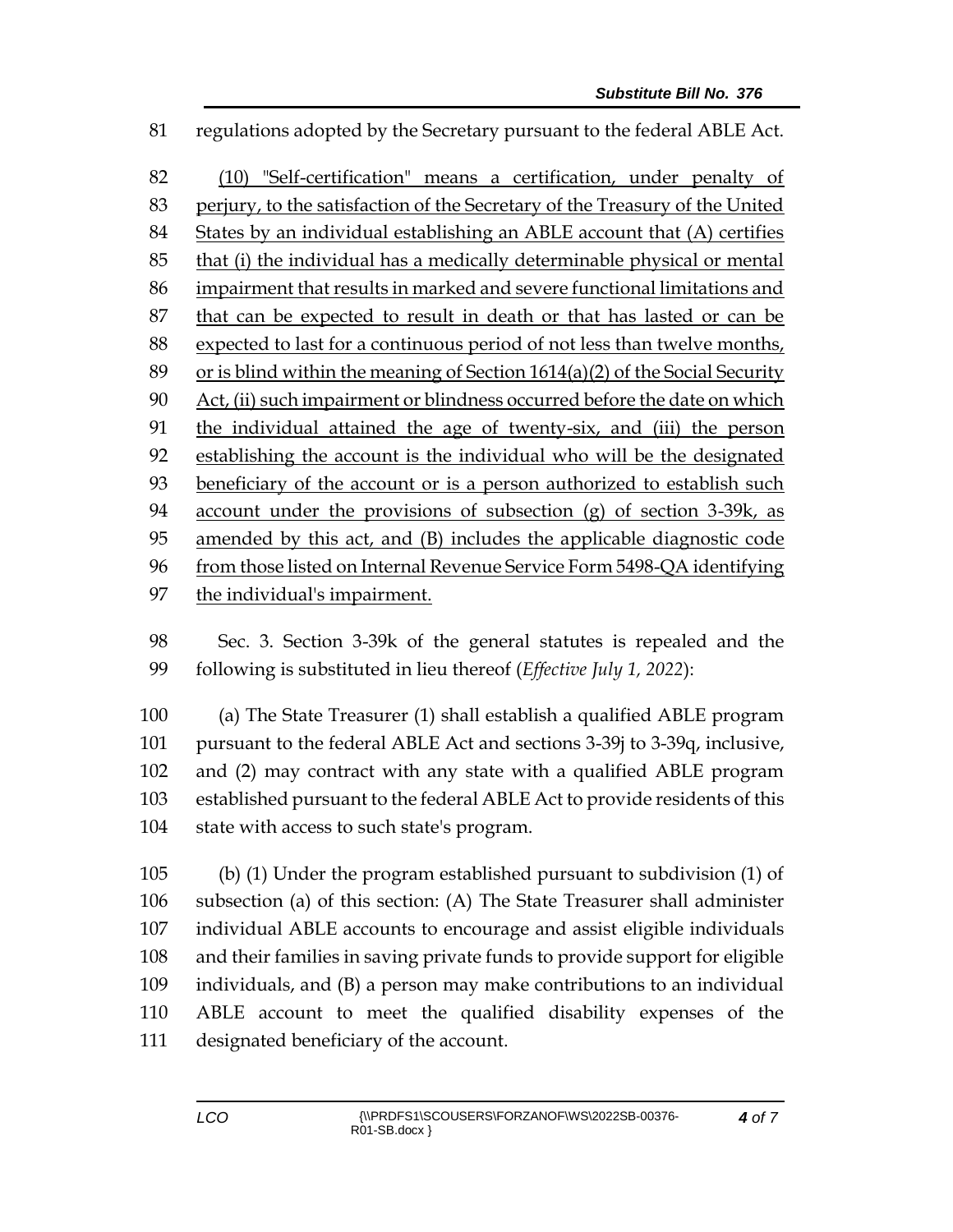(2) For the purposes of such program, there is established within the Office of the State Treasurer the Connecticut Achieving A Better Life Experience Trust. The trust shall constitute an instrumentality of the state and shall perform essential governmental functions, as provided in sections 3-39j to 3-39q, inclusive. The trust shall receive and hold all payments and deposits intended for ABLE accounts as well as gifts, bequests, endowments or federal, state or local grants and any other funds from public or private sources and all earnings, until disbursed in accordance with sections 3-39j to 3-39q, inclusive.

 (c) (1) The amounts on deposit in the trust shall not constitute property of the state and the trust shall not be construed to be a department, institution or agency of the state. Amounts on deposit in the trust shall not be commingled with state funds and the state shall have no claim to or against, or interest in, such amounts, except as provided in subdivision (2) of this subsection. Any contract entered into by, or any obligation of, the trust shall not constitute a debt or obligation of the state and the state shall have no obligation to any designated beneficiary or any other person on account of the trust and all amounts obligated to be paid from the trust shall be limited to amounts available for such obligation on deposit in the trust. The amounts on deposit in the trust may only be disbursed in accordance with the provisions of sections 3-39j to 3-39q, inclusive.

 (2) The trust shall continue in existence as long as it holds any deposits or other funds or has any obligations and until its existence is terminated by law, and upon termination of the trust, any unclaimed assets of the trust shall return to the state. Property of the trust shall be governed by section 3-61a.

 (d) The State Treasurer shall be responsible for the receipt, maintenance, administration, investment and disbursements of amounts from the trust. The trust shall not receive deposits in any form other than cash. No depositor or designated beneficiary may direct the investment of any contributions or amounts held in the trust other than in the specific fund options provided for by the trust and shall not direct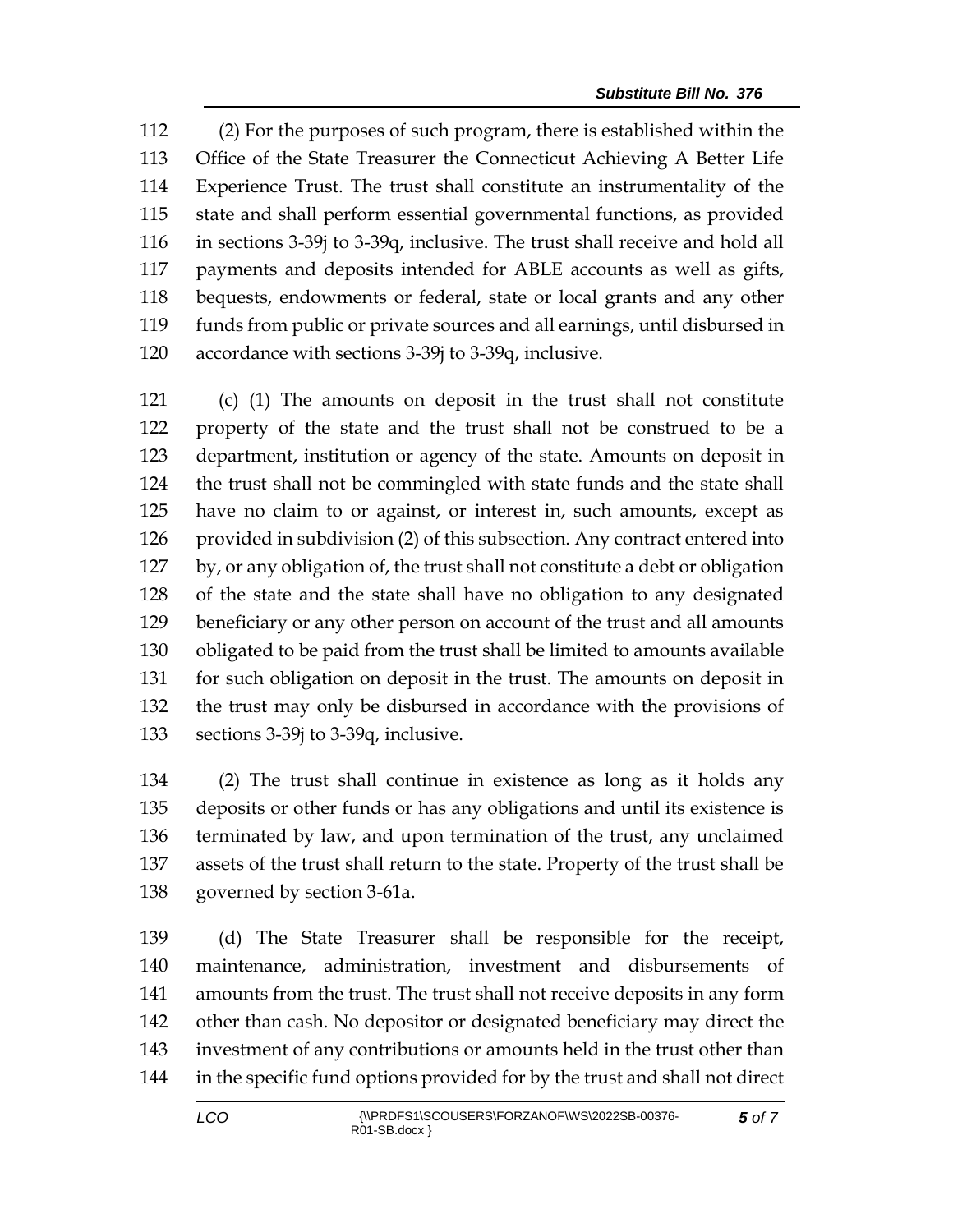investments in such specific fund options more than two times in any calendar year. No interest, or portion of any interest, in the program shall be used as security for a loan.

 (e) A person may make deposits to an ABLE account to meet the qualified disability expenses of the designated beneficiary of the account, provided the trust and deposits meet the other requirements of this section, the federal ABLE Act and any regulations adopted pursuant to the federal ABLE Act by the Secretary of the Treasury of the United States.

 (f) On or before December 31, 2017, and annually thereafter, the State Treasurer shall submit (1) in accordance with the provisions of subsection (a) of section 3-37, a report to the Governor on the operations of the trust, including the receipts, disbursements, assets, investments and liabilities and administrative costs of the trust for the prior fiscal year, and (2) in accordance with the provisions of section 11-4a, a report on the trust and any contract entered into pursuant to subdivision (2) of subsection (a) of this section to the joint standing committees of the General Assembly having cognizance of matters relating to finance and public health, and shall make such report available to each depositor and designated beneficiary. The report required under subdivision (2) of this subsection shall include, but need not be limited to: (A) The number of ABLE accounts; (B) the total amount of contributions to such accounts; (C) the total amount and nature of distributions from such accounts; and (D) a description of issues relating to the abuse of such accounts, if any.

 (g) An ABLE account may be established (1) by the eligible individual, (2) by a person selected by the eligible individual, or (3) if 172 the eligible individual is unable to establish an ABLE account, on behalf of such individual by, in the following order: Such individual's agent under a power of attorney, a conservator or legal guardian, spouse, parent, sibling, grandparent, or a representative payee appointed for the eligible individual by the Social Security Administration.